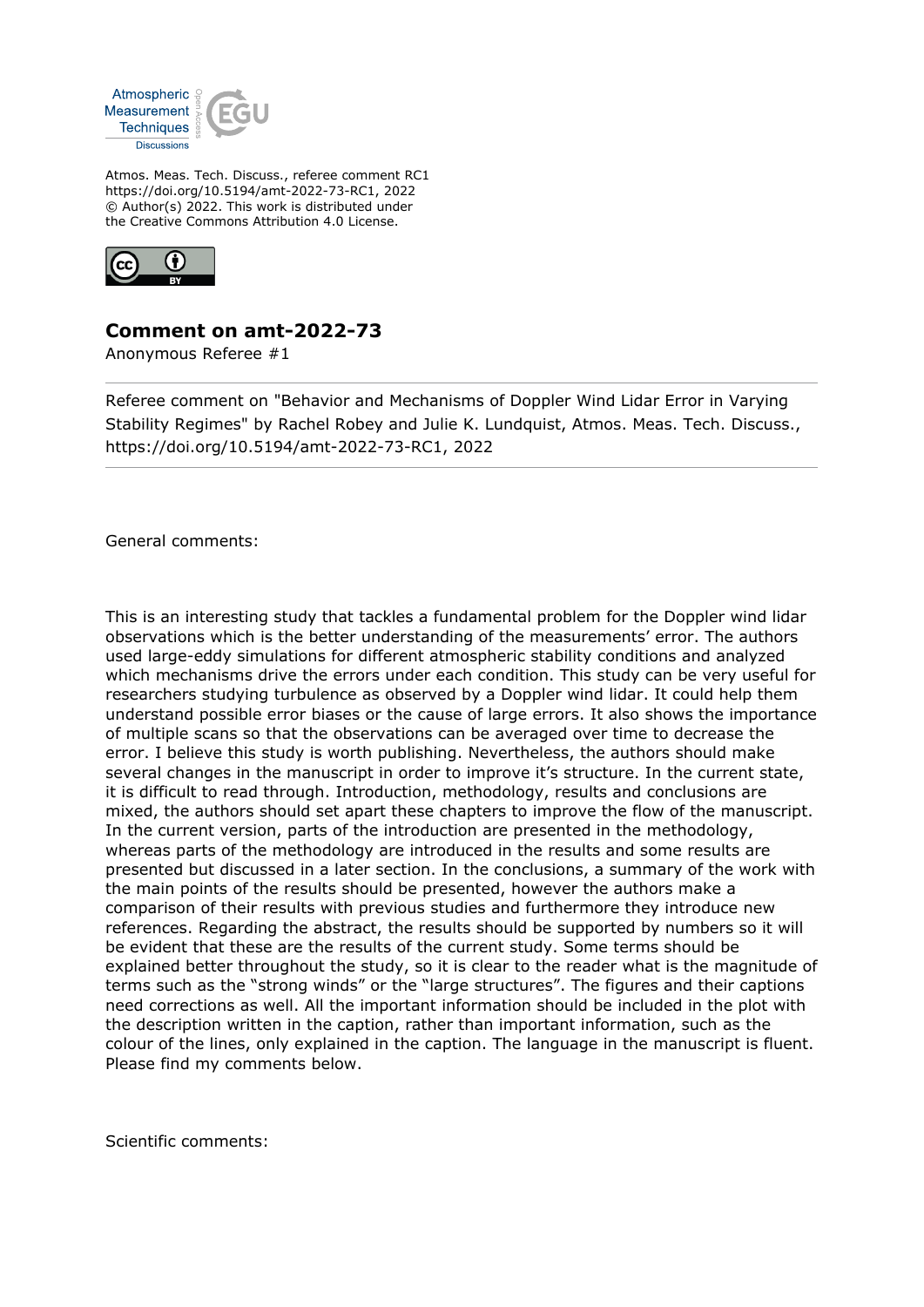Page 2 Line 27-29: The authors mention that lidar data offer an indirect representation of the flow field. Although it is true that the wind lidar observations most likely need extra steps to extract the wind components compared to sonic anemometers, it is possible to directly observe the wind components if the beams are aligned with the wind direction e.g. horizontal beams with no elevation angle alongside the wind direction or vertical beams for the vertical wind.

P2 L45-47: Similarly to my previous comment. In the phrase "Questions about measurements of vertical velocities"; do the authors mean vertical velocities variances? Because vertical velocity can be directly measured by the Doppler wind lidar and in fact even the vertical velocity variance is the "easiest" turbulence parameter that can be estimated using wind lidar observations, see Bonin et al. 2016: "Improvement of vertical velocity statistics measured by a Doppler lidar through comparison with sonic anemometer observations".

P2-3 L59-62: The sentence "Compared to field studies of instrument accuracy, studies with virtual instruments in LES ...." should be supported by some relevant references for such studies.

P3 L67: The PALM model was developed by Raasch and Schroter, 2001: "A large-eddy simulation model performing on massively parallel computers". The reference should be added in this sentence.

P4 L78-79: The Skamarock, 2008: "A description of the Advanced Research WRF version" reference should be included in this sentence.

P4 L82: The Chow et al., 2005 is not relevant here as they do not mention the WRF model in their study.

P10-11 L248-270: The authors state that they selected cases with "strong" and "weak" convective boundary layers. In line 262, these cases are characterized well-mixed layers. However, in Figure Table 1 we can see that the for the weak cbl the abl height is 525 m. This value seems to correspond to a developing boundary layer and not a well mixed. The authors should comment on that and whether these values can occur only in an ideal case of the simulation with a flat, homogeneous terrain etc. Moreover, the vertical range of the Windcube is portrayed in Figure 3 but it is not mentioned in the text and even in Table 2 it is not directly shown. This information should be included along with an explanation of this selection. The value is higher than the ABL height under stable conditions (170 m). Wouldn't this affect the comparison? See also my comment regarding Figure 4.

P11 L266-267: The authors mention the limitation of the lidar range to include the entrainment zone. For the instrument, it is practically difficult to measure at this height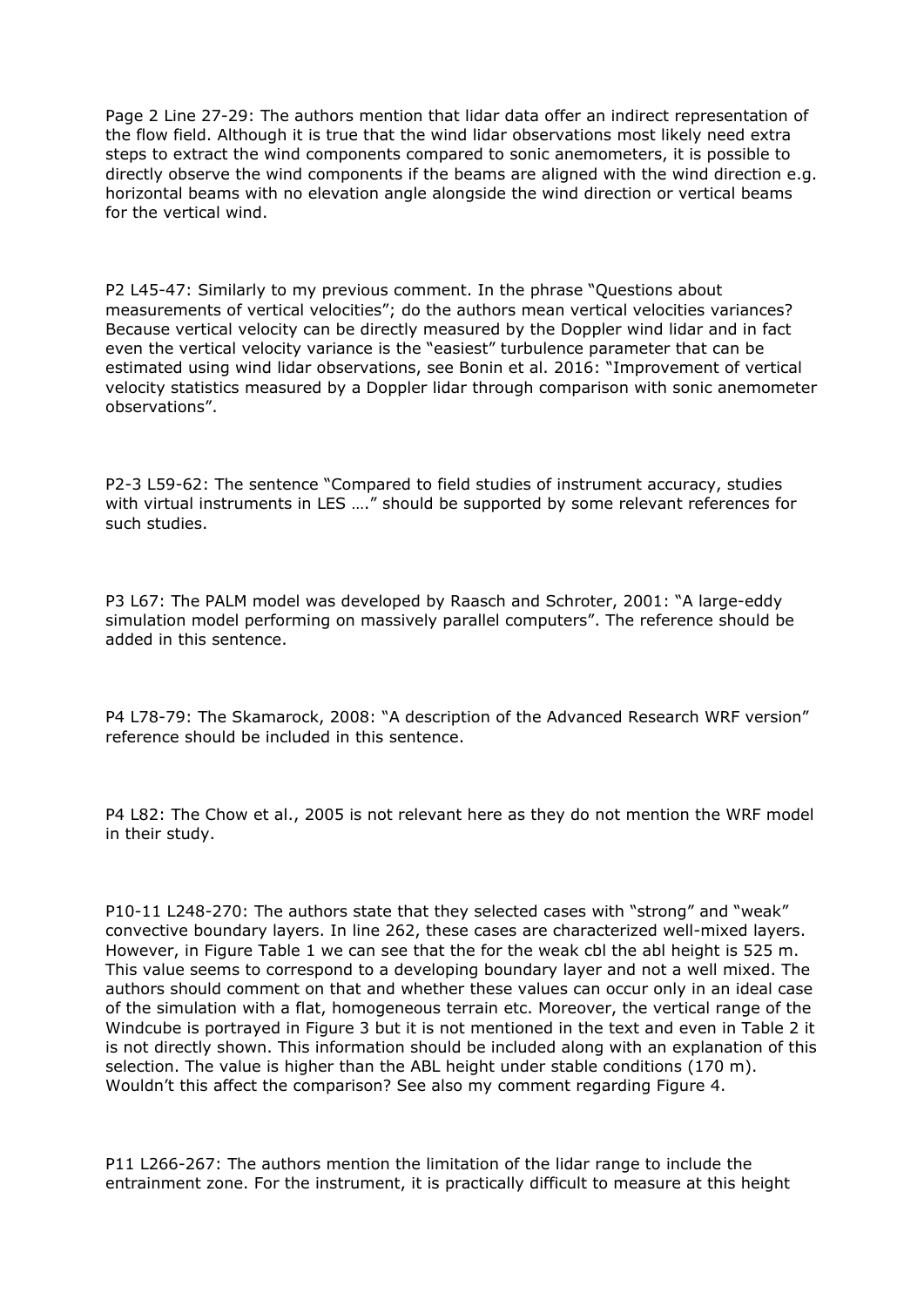due to the scarcity of aerosol in the zone. Do the authors refer to the instrument or the simulations? What are the limitations for a simulation?

P14: In Figure 4 panel (c), for the lower altitudes the median of the curve is not at zero as it also stated by the authors in P15 L356. The authors should explain at this point of the manuscript why this occur only at these particular levels of the SBL. It is also apparent from panel (c) that for the levels above the ABL height (170 m) the distribution becomes similar to the one near the surface. Any comments regarding this? Was this something the authors expected?

P15 L355: What could be the cause for overestimation during convective conditions?

P24 L506-507: The terms strong winds and strong shear are vague. Can you quantify these parameters? Is the underestimation expected above a specific threshold? Additionally, the argument that surface shear is one of the cause of the underestimation should be supported by some results in the form of Figures. Maybe the authors could add a secondary y axis with the wind speed and wind shear values at the different given heights in Figures 9, 10, 11. The estimation of the wind shear can be tricky but this claim should be supported by results.

P26 L540 & 548-550: Similarly to my previous comment, the term "large coherent structures" is vague. It is evident from Figure 12a that there are structures, upward motions followed by downward motions, of approximately 1 km size. On the contrary, for the stable boundary layer (Figure 12b) the size of the structures seems to be equal to few hundred meters. The lifecycle of such structures should be different. Do the authors categorize both structures' sizes as large? The authors also mention larger scale structures above the boundary layer in the SBL. Do they mean from 170 m up to 350 m that is shown in Figure 12b or in higher altitudes? Either way it should be clear to the reader what are the sizes of the structures and these should correspond to the figures presented in the manuscript.

Technical comments:

P1 L1: Lidars instead of lidar.

P3: The full name for the abbreviation DBS should not be included in the caption of Figure 1, but rather in P4 L76.

In the first three instances Figure 1 is written with a capital F in the text, whereas in all the other instances figures in the text are written in parenthesis with a minor f. The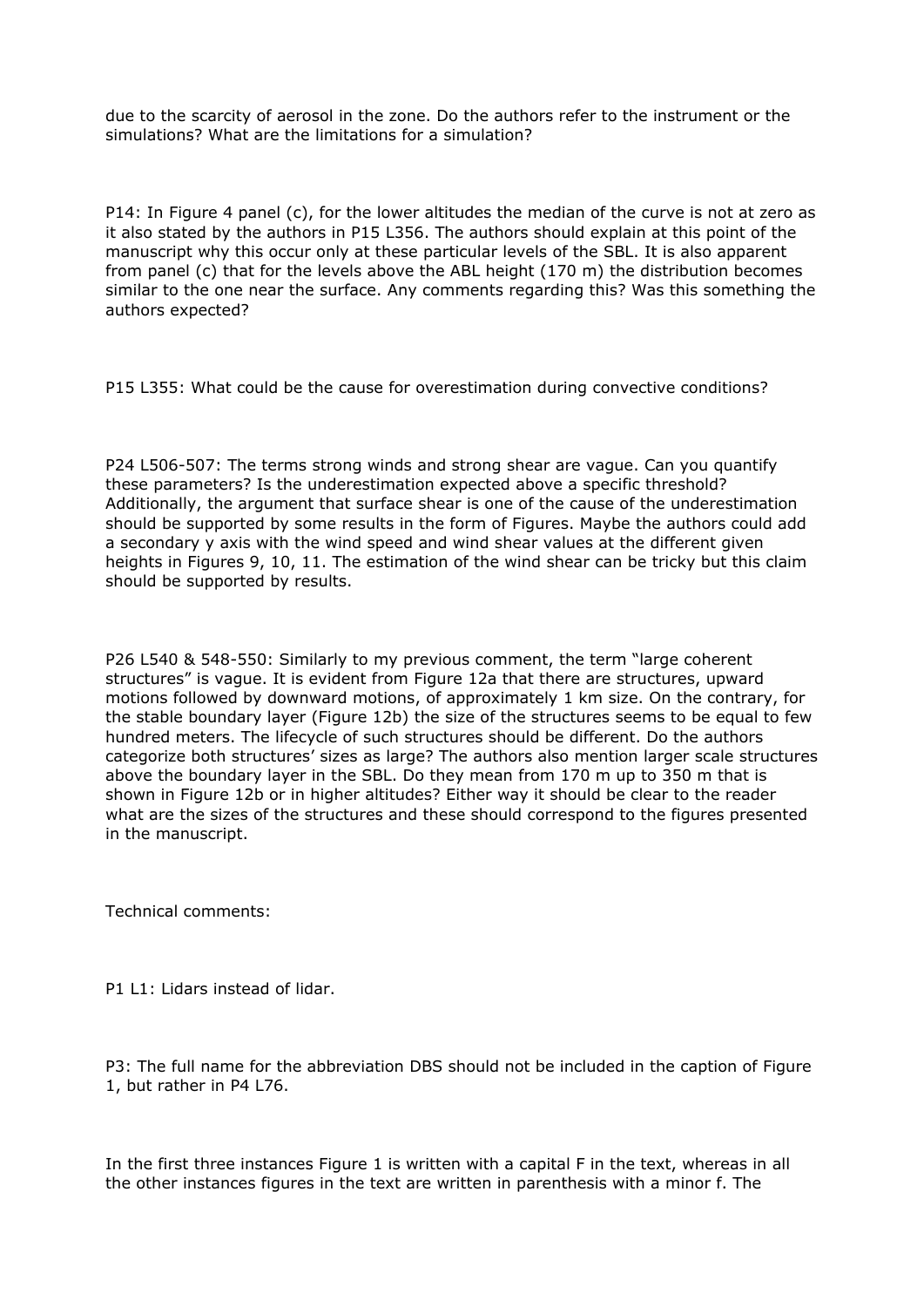citation of the figures should be consistent throughout the text.

P3 L72: The full name for the abbreviation SOWFA should be given here.

P3 L73: The full name for the abbreviation WRF-LES should be given here.

P7 L156: The parameter "c" is defined after the equation 7, although it is also part of the equations 5 and 6. In order to avoid confusion, I suggest to move the definition before or after the equation 5.

P7 L161: The sentence "Using parameters .... can be made concrete" needs rephrasing. It is confusing in its' current state.

P7 L167-170: The paragraph "The form of the pulsed lidar …. further distances by a pulsed lidar" is more suitable for the introductory section. The comparison of the RWF between pulsed and continuous lidar seems out of place in the methodology as only the pulsed lidar was used for this study.

P7 L172: Remove the word "found".

P7 L173: The "Spe" in the parenthesis is a missing reference?

P8 L185-188: The paragraph "Interpolation dominates … subsequent developments" comments on the interpolation method and possible improvements in the data and methodology section. This paragraph is more suitable for a section like Conclusions/Discussion.

P8 L190-199: In the first paragraph of Section 2.1.2 the authors provide some general information regarding the lidar and the different scanning methods such as RHI and PPI. As these methods are not used in the particular study, they should not be mentioned in the data and method section. In my opinion, this paragraph should be removed entirely from the manuscript as it does not provide any valuable information for the study.

P10: In Figure 3 the explanation for the different lines (solid, dashed etc) representing the parameters is only included in the captions and not in the figures, hence it is not practical for the reader to study these figures, similarly for Figures 5, 6 etc.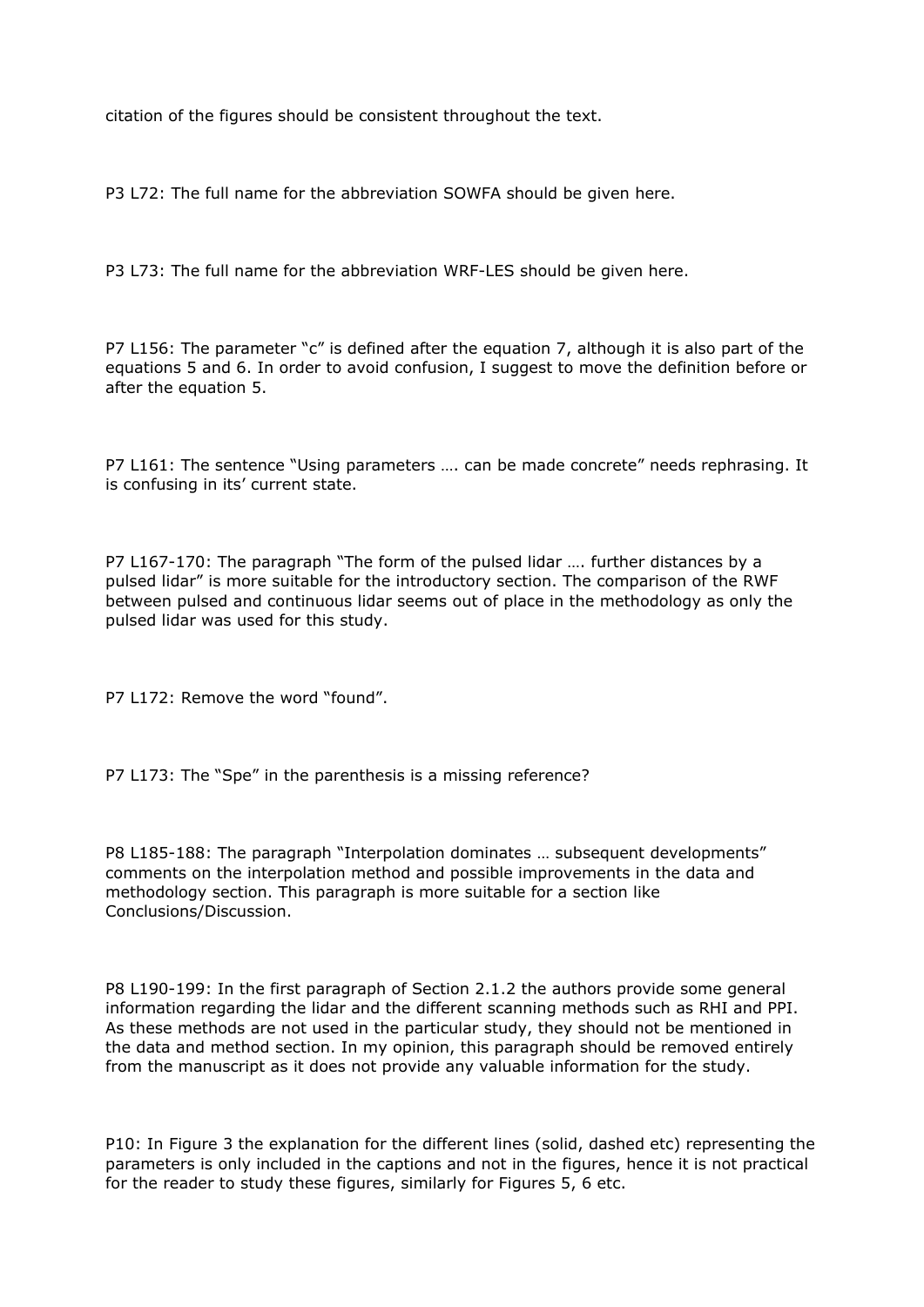P13 L303: The claim that the components of equation 10 are commonly used should be supported by some examples-references.

P13 L305-308: A figure showcasing the sign convention could be useful for the reader.

P14: The authors have introduced several parameters for the wind speed such as  $u_{\text{lidar}}$  or horizontal wind speed, therefore it should be clear in Figure 4 which one is shown including its' name as defined by the authors.

P14 L324: Remove "the".

P15-P16: The caption of the Figures 5 and 6 mention dashed and dotted lines but only dashed and solid lines are depicted. The figures should be corrected and additionally there should be a legend in the figure with this information.

P15: Figures should be easily readable even when separated from the rest of the text. In Figure 8, the caption is linked to the parameters of Figure 5 which should be corrected. The parameters should be included in the caption and the legend of Figure 8 independently from Figure 5.

P17 L374: Converge instead of converges.

P18 L401: The phrase "their respective height trends are similar to the previous section" should be accompanied by the respective values as a reminder for the reader.

P19-P33: In Chapter 4 the authors introduce several new equations. In my opinion, a manuscript flows better when all the equations and tools are presented in the data and methods chapter and subsequently the results are presented and discussed. So instead of presenting the figures in Chapter 3 and then using the equations to describe the results in Chapter 4, I believe it would be better if all the equations are already presented in Chapter 2 and the discussion of the results is moved to the corresponding figures. For example the explanation of the underestimation of the wind error although mentioned in Chapter 3 is explained much later in Chapter 4. By moving the equations to Chapter 2, the authors will also avoid repeating themselves.

P20: The caption of Figure 9 seems more like a part of the manuscript than a caption. It